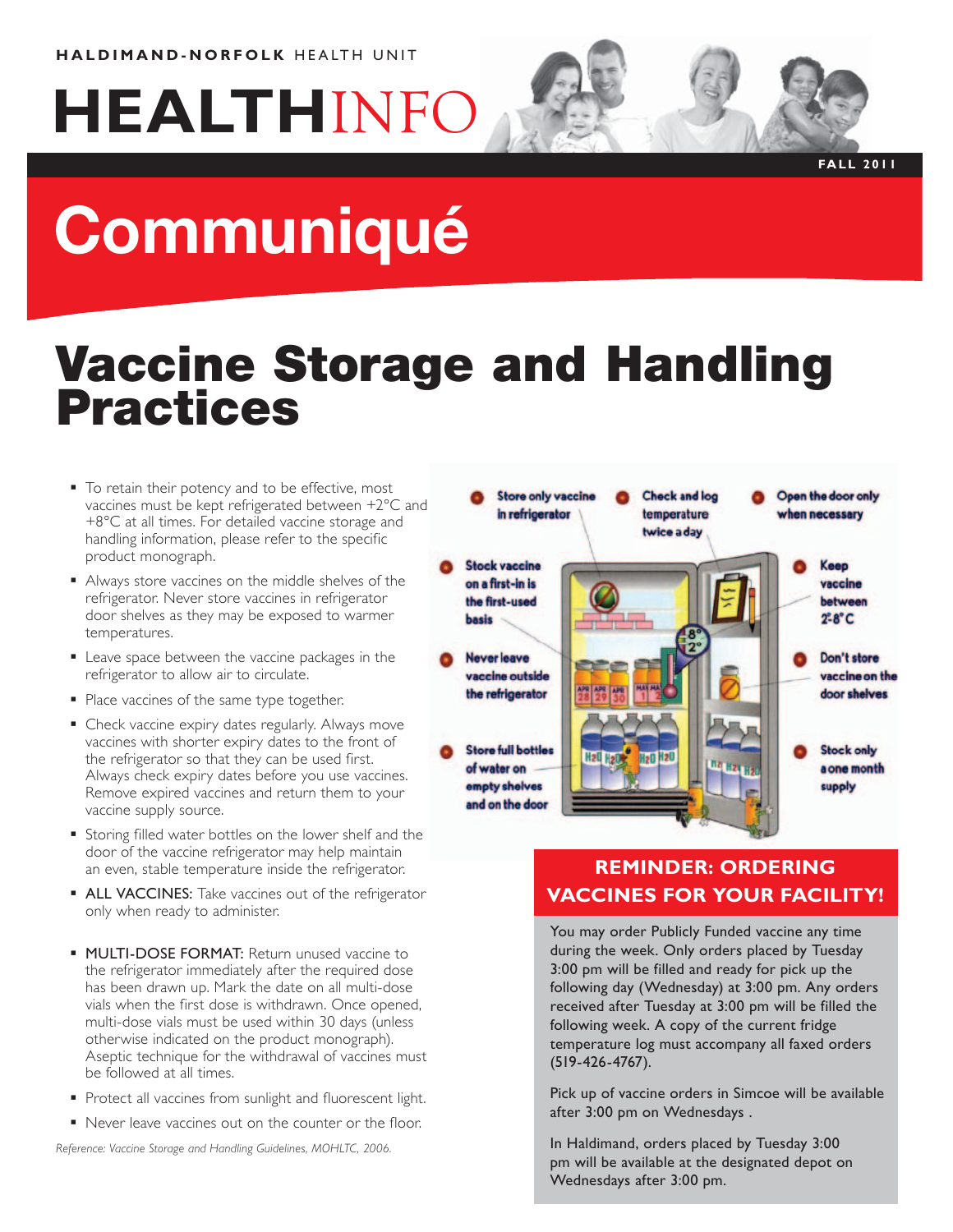# 2011 ROUTINE PUBLICLY FUNDED VACCINE SCHEDULE FOR HEALTHY CHILDREN

| Age          | Vaccine #1  | Vaccine #2                                | Vaccine #3                                |
|--------------|-------------|-------------------------------------------|-------------------------------------------|
| 2 months     | Pediacel #1 | Prevnar $\mathbb{B}$ 13 #1<br>(low risk)  | Rotarix #I<br>(oral)                      |
| 4 months     | Pediacel #2 | Prevnar $\textdegree$ 13 #2<br>(low risk) | Rotarix #2<br>(oral)                      |
| 6 months     | Pediacel #3 |                                           |                                           |
| 12 months    | <b>MMR</b>  | Men C                                     | Prevnar $\textdegree$ 13 #3<br>(low risk) |
| 15 months    | Varicella   |                                           |                                           |
| 18 months    | Pediacel #4 |                                           |                                           |
| 4 to 6 years | Quadracel   | <b>MMRV</b><br>(Priorix-Tetra)            |                                           |

- **Rotarix** = Recommended to prevent gastroenteritis caused by a rotavirus infection in young children. Can start after 6 weeks of age and completed by 16 weeks of age.
- **Pediacel** = diphtheria, pertussis, polio, tetanus, Hib
- **Priorix-Tetra (MMRV)** = measles, mumps, rubella (german measles) and varicella (Publicly funded 4 to 11 years of age) See MMR, Varicella and MMRV Eligiblility and Schedules (MOH Attachment B)
- **Quadracel** = diphtheria, pertussis, polio, tetanus
- **Men**  $C =$  One dose if  $> 1$  year. One-yearold children immunized in infancy (i.e. < 1 year of age) require another dose at least one year after the last dose for enhanced protection.
- **Prevnar®13** = A three dose schedule for healthy (low risk) children - 2 primary doses at 2 and 4 months of age and a booster dose at 12 months. For high risk\* children the schedule is three doses at two, four and six months and then a booster at 15 months. Refer to Prevnar 13 Eligibility Schedule (Tables 2 and 4)

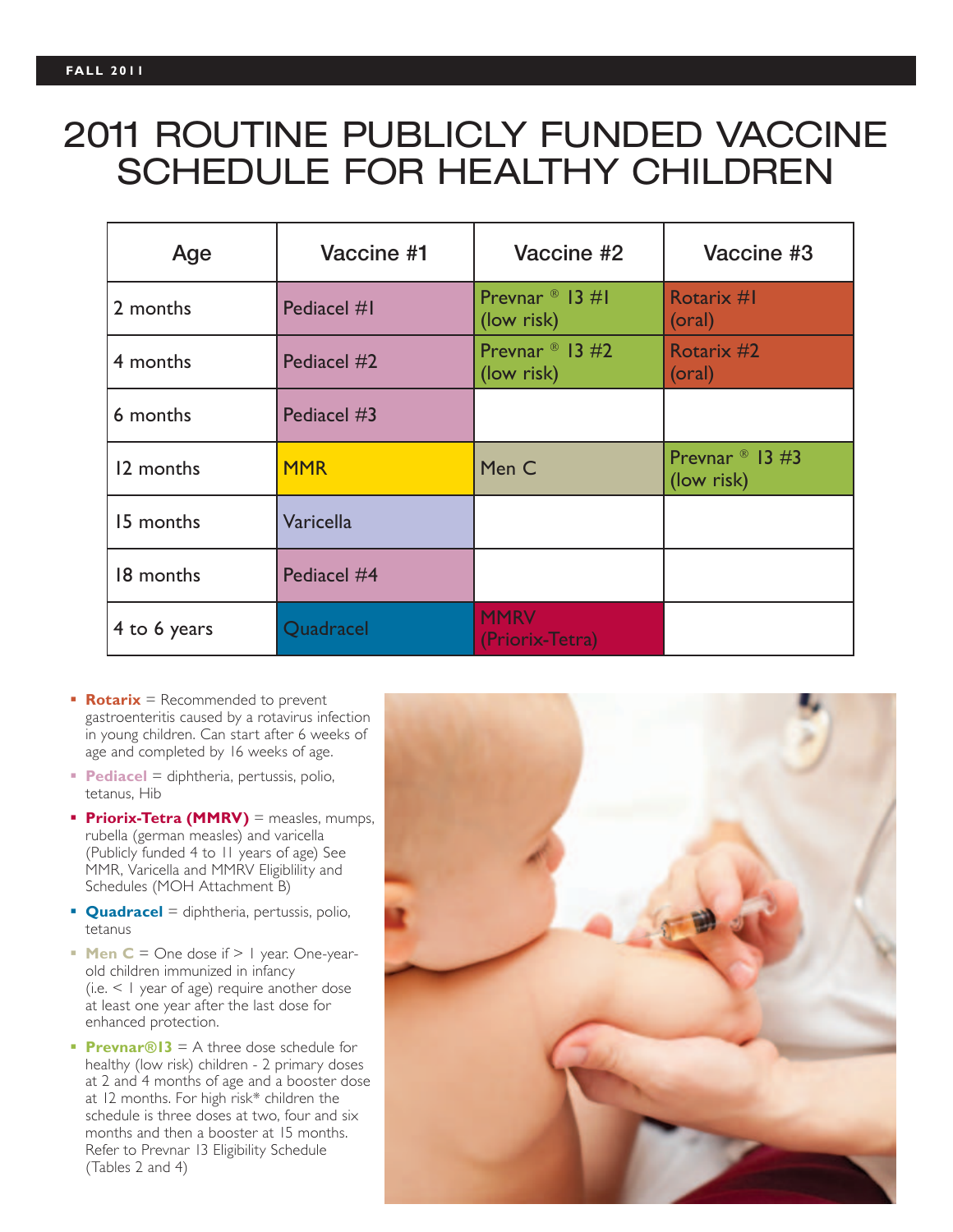# *Changes to Publicly Funded Immunization Schedules for Ontario August 2011*

**Rotarvirus vaccine (Rotarix™)** will provide protection against rotavirus infection. According to the product monograph the two dose vaccine should be administered orally at two and four months of age. NACI recommends that the first dose be administered between 6 weeks and before 15 weeks of age. There should be a minimum interval of four weeks between doses. The two dose schedule of Rotarix™ must be completed by 24 weeks of age.

#### **Measles, Mumps, Rubella and Varicella Vaccine**

**(Priorix-Tetra™)**Starting August 2011, the second dose of varicella and MMR vaccines will be offered as combined MMRV at four to six years of age. The Ministry is continuing to recommend the first dose of MMR at 12 months of age and the first dose of varicella at 15 months of age, as separate injections. MMRV is not recommended for children less than four years of age due to increased risk of febrile seizures. It is highly recommended that children receive the full immunization series for measles, mumps, rubella and varicella prior to school entry. The minimal interval between two univalent varicella vaccines or the varicella and MMRV vaccine is three months. If the MMR and varicella vaccines are not given at the same clinic visit at different anatomical sites, then a minimum of 28 days must be observed between doses.MMRV is publicly funded for children four to eleven years of age.

#### **Measles, mumps and Rubella vaccine (MMR II and Priorix)**

A second dose of MMR is recommended for young adults (18- 25 years), post secondary students, persons who received killed measles vaccine (1967 – 1970), health care workers or those who plan to travel internationally.

#### **Two dose varicella vaccine series (Varilrix® and Varivax® III)**

Two doses of varicella are now recommended as part of the childhood schedule, where, previously, only one dose was recommended. A two dose regimen will be more effective in controlling breakthrough disease and the chickenpox infection and potential complications.

A second dose of the varicella will be routinely offered to children born on or after January 1, 2000 and who are at least four years of age in the form of MMRV vaccine. For children who have already received two doses of the MMR vaccine and one dose of the varicella vaccine, they can receive a second dose of the univalent varicella vaccine.

The minimum interval between two univalent varicella vaccine and the varicella and MMRV vaccine is three months. However, the minimum interval between MMR and varicella is still no less than 28 days.

#### **Tetanus, diphtheria and acellular pertussis vaccine (Adacel® and Boostrix®)**

Under the publicly funded immunization program, it is recommended that adolescents aged 14 to 16 years of age ( with eligibility until 18 years of age) receive Tdap vaccine ten years after their four to six years old booster of DTaP-IPV.

#### *Reference: Publicly Funded Immunization Schedules for Ontario- August 2011*

All adults between 19 and 64 years of age are eligible to receive one lifetime dose of Tdap (tetanus, diphtheria and acellular pertussis) if they have not received a booster dose at 14 to 16 years of age.Once an adult has received a dose of Tdap, he or she should continue to get a Td (tetanus, diphtheria) booster every ten years.

*Reference: Publicly Funded Immunization Schedule for Ontario- August 2011 Questions and Answers for Health Care Providers, MOHLTC.*

## **Quick Tips**

- $\rightarrow$  It is recommended that vaccines mixed with diluents are done so with diluent provided by the manufacturer for that product (right product - right diluent). Diluents must be stored between 2° C and 8° C, the same as the vaccine. If warm diluents are mixed with cold vaccine from the fridge, the potency of the vaccine may be affected.
- $\rightarrow$  The packaging for Priorix and Priorix-Tetra are very similar. When you receive Priorix-Tetra from the Health Unit it will be marked with a green marker to distinguish it from the Priorix. We suggest that any Priorix-Tetra you have already received and is stored in your facility fridge, be marked in a similar fashion so there are no incidence of wrong vaccine being given.
- $\rightarrow$  When returning non-useable vaccine to the Health Unit, that is to be returned to the Ontario Government Pharmacy, please remember to label the package with your facility name. We have received packages without labels and are unable to account for the source of the return.